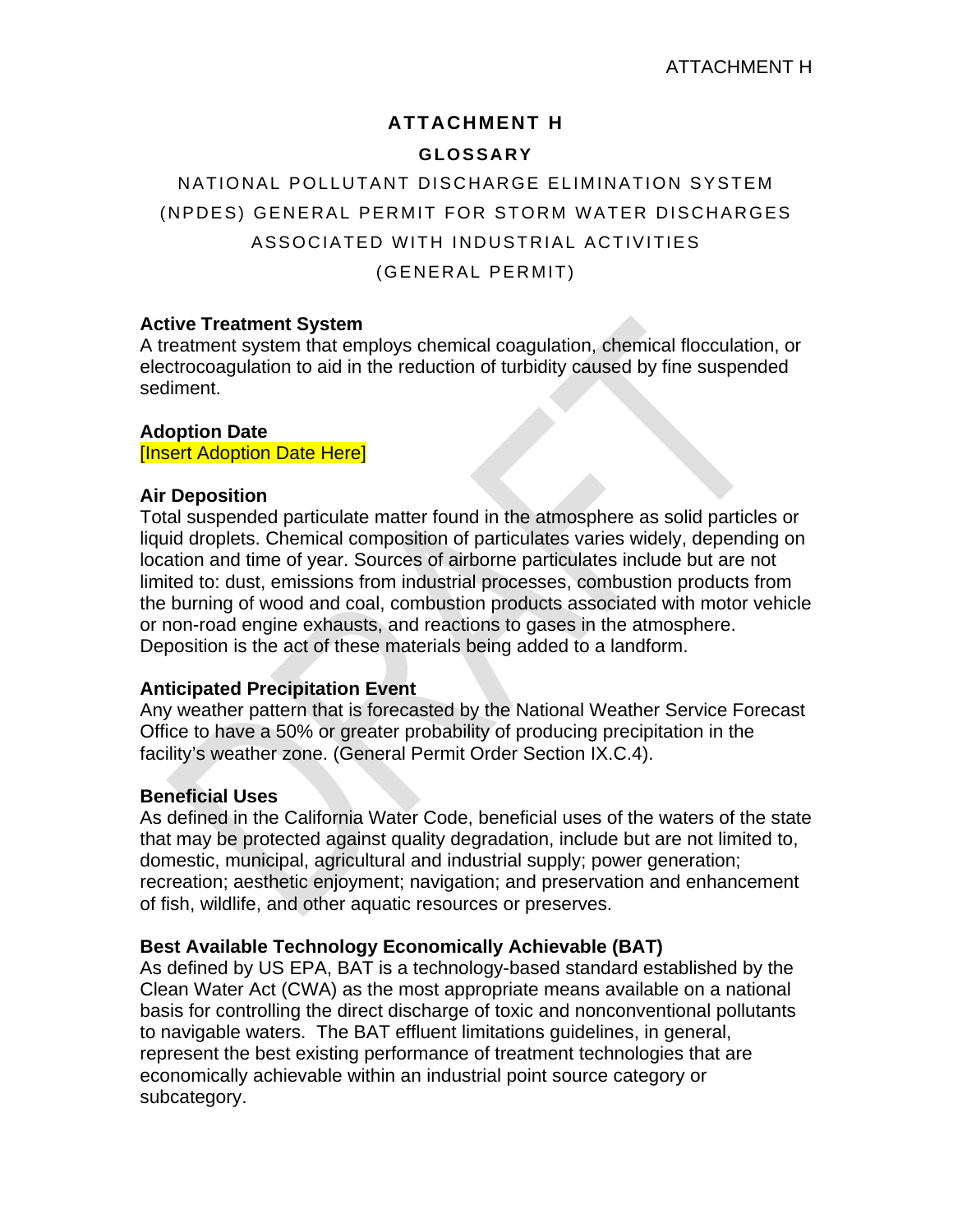## **Best Conventional Pollutant Control Technology (BCT)**

As defined by US EPA, BCT is a technology-based standard for the discharge from existing industrial point sources of conventional pollutants including biochemical oxygen demand (BOD), total suspended sediment (TSS), fecal coliform, pH, oil and grease.

#### **Best Professional Judgment (BPJ)**

The method used by permit writers to develop technology-based NPDES permit conditions on a case-by-case basis using all reasonably available and relevant data.

## **Best Management Practices (BMPs)**

Scheduling of activities, prohibitions of practices, maintenance procedures, and other management practices to prevent or reduce the discharge of pollutants. BMPs also include treatment requirements, operating procedures, and practices to control site runoff, spillage or leaks, sludge or waste disposal, or drainage from raw material storage.

## **Chain of Custody**

Form used to track sample handling as samples progress from sample collection to the laboratory. The chain of custody is also used to track the resulting analytical data from the laboratory to the client. Chain of custody forms can be obtained from an analytical laboratory upon request.

## **Debris**

Litter, rubble, discarded refuse, and remains of destroyed inorganic anthropogenic waste.

## **Discharger**

The Legally Responsible Person (see definition) or entity subject to this General Permit.

## **Drainage Area**

The area of land that drains water, sediment, pollutants, and dissolved materials to a common outlet.

## **Duly Authorized Representative**

A person who has been authorized by the Legally Responsible Person to sign, certify, and electronically submit Permit Registration Documents, Notices of Termination, and any other documents, reports, or information required by the General Permit, the State or Regional Water Board, or US EPA. Duly Authorized Representative eligibility is as follows:

a. The LRP must authorize via SMARTS any person designated as a Duly Authorized Representative;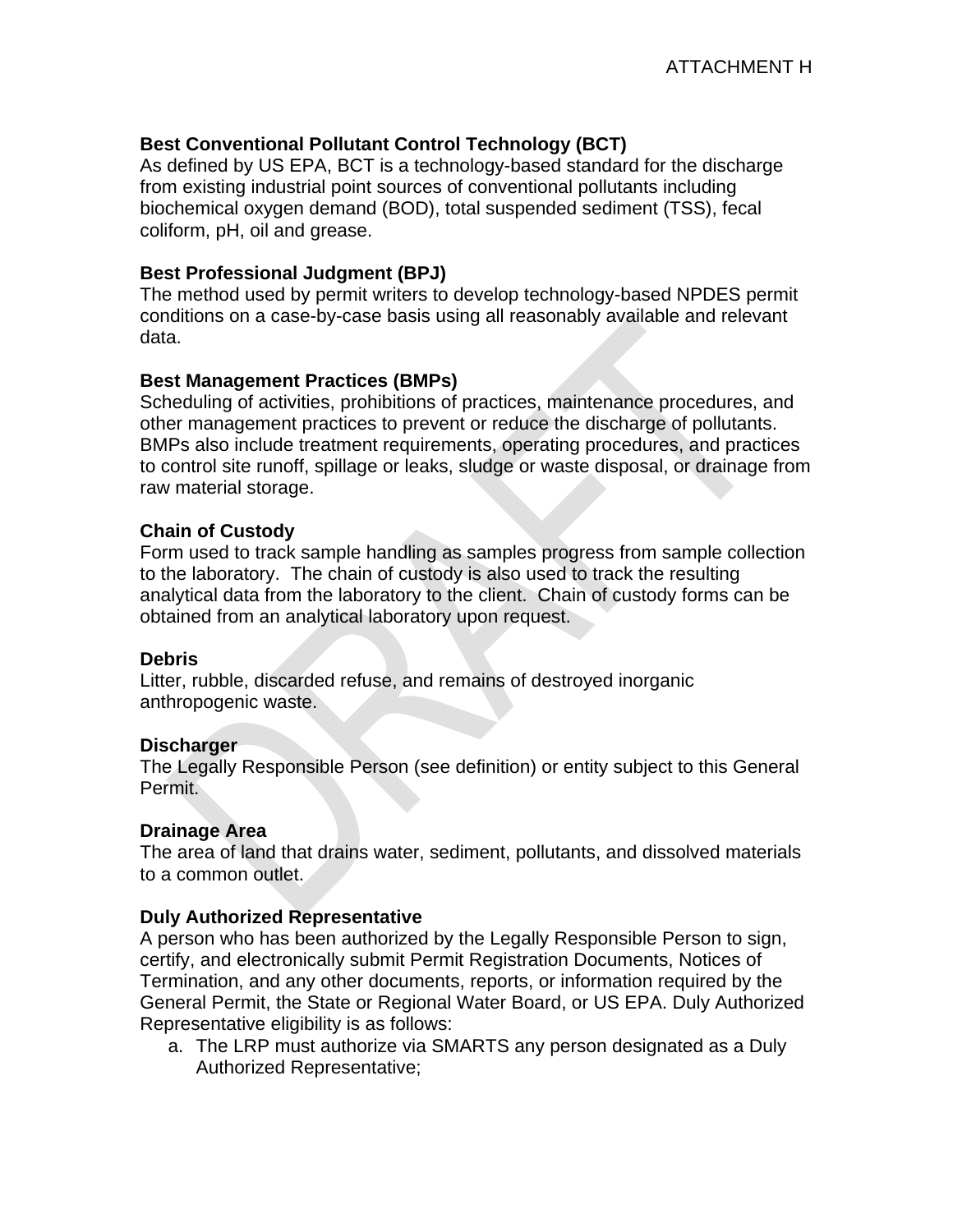- b. The authorization shall specify that a person designated as a Duly Authorized Representative has responsibility for the overall operation of the regulated facility or activity, such as a person that is a manager, operator, superintendent, or another position of equivalent responsibility, or is an individual who has overall responsibility for environmental matters for the company; and,
- c. The authorization must be current (it has been updated to reflect a different individual or position) prior to any report submittals, certifications, or records certified by the Duly Authorized Representative.

## **Effective Date**

The date, set by the State Water Board, when at least one or more of the new General Permit's requirements take effect and the previous permit expires. The staff-recommended Effective Date contained in this General Permit draft has most of the requirements (such as SMARTs filing, minimum BMPs, sampling and analysis requirements) taking effect on July 1, 2013.

## **Effluent**

Any discharge of water either to the receiving water or beyond the property boundary controlled by the Discharger.

## **Effluent Limitation**

Any numeric or narrative restriction imposed on quantities, discharge rates, and concentrations of pollutants that are discharged from point sources into waters of the United States, waters of the contiguous zone, or the ocean.

## **Erosion**

The process by which soil particles are detached and transported by the actions of wind, water, or gravity.

## **Erosion Control BMPs**

Vegetation, such as grasses and wildflowers, and other materials, such as straw, fiber, stabilizing emulsion, protective blankets, etc., placed to stabilize areas of disturbed soils, reduce loss of soil due to the action of water or wind, and prevent water pollution.

# **Facility**

A collection of industrial processes discharging storm water associated with industrial activity within the property boundary or operational unit

## **Field Measurements**

Testing procedures performed in the field with portable field-testing kits or meters.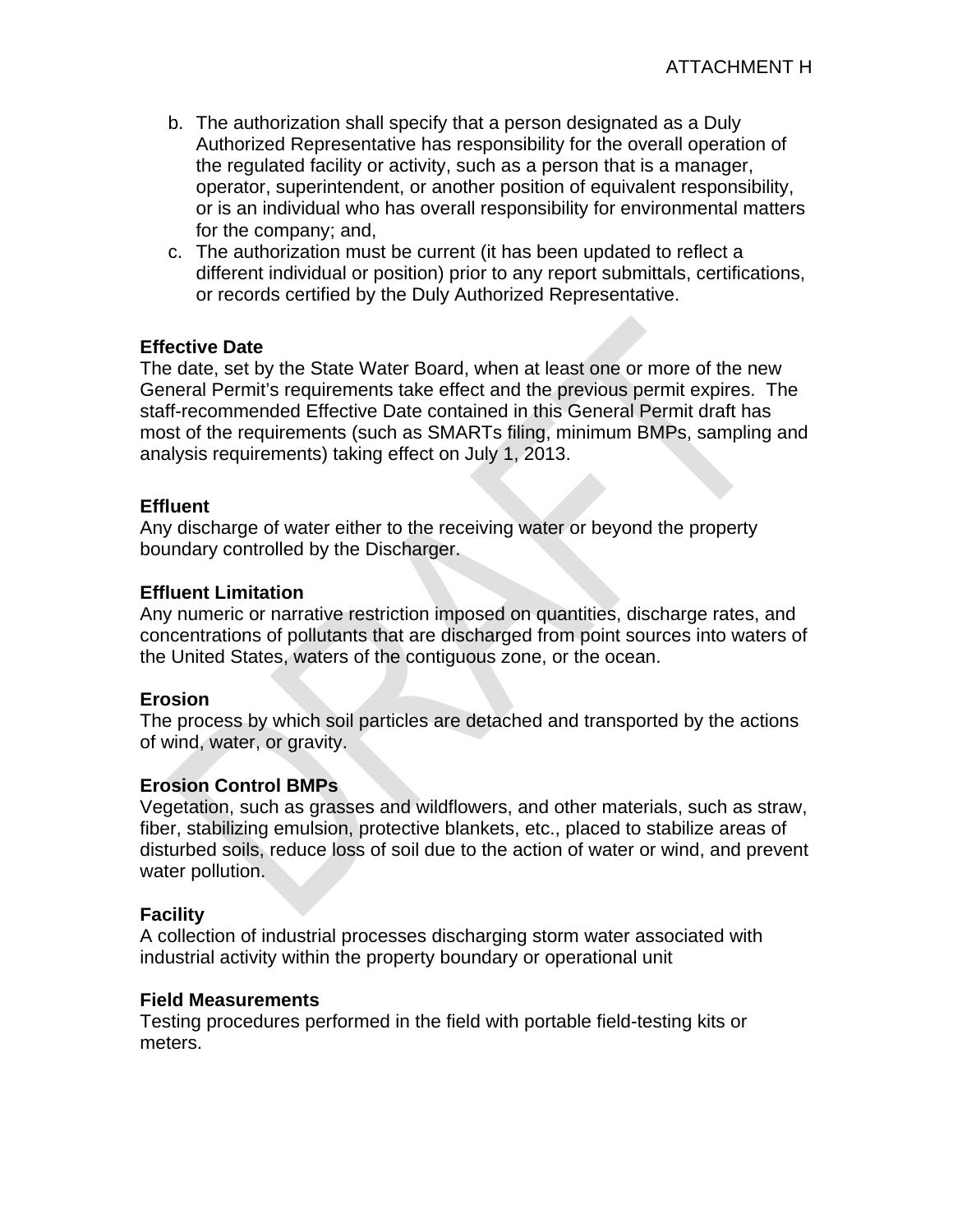# **Flow-Based Design Storm Criteria for Treatment Control BMPs**

The hourly flow representing two (2) times the maximum hourly flow of an 85th percentile 24-hour storm event.

## **Good Housekeeping BMPs**

BMPs designed to reduce or eliminate the addition of pollutants through analysis of pollutant sources, implementation of proper handling/disposal practices, employee education, and other actions.

# **Legally Responsible Person**

A person, company, agency, or other entity that is the operator of the industrial facility covered by this General Permit.

## **Licensee**

A California licensed professional civil engineer, professional geologist or certified engineering geologist is referred to as a Licensee in this General Permit and are considered QISPs without having to take the State Water Board sponsored or approved training.

## **Monitoring Implementation Plan (MIP)**

Planning document included in the SWPPP. Dischargers are required to record information on the implementation of the monitoring requirements in this General Permit. The MIP should include relevant information on: the Quarterly visual observation schedule, Sampling Parameters, SLR, SFR, and Qualified Combined Samples.

## **Monitoring Requirements**

Includes sampling and analysis activities as well as visual observations.

# **Natural Background**

Natural background pollutants include those substances that are naturally occurring in soils or groundwater. Natural background pollutants do not include legacy pollutants from earlier activity on your site, or pollutants in run-on from neighboring sources which are not naturally occurring.

## **NAL Exceedance**

Annual NAL exceedance - the Discharger shall determine the average concentration for each parameter using the results of all the sampling and analytical results for the entire facility for the reporting year (i.e., all "effluent" data) and compare this to the corresponding Annual NAL values in Table 4. For Dischargers using composite sampling or flow measurement in accordance with standard practices, the average concentrations shall be calculated in accordance with the US EPA Guidance Manual for the Monitoring and Reporting Requirements of the NPDES Multi-Sector Storm Water General Permit.<sup>1</sup> An

<sup>1</sup> <sup>1</sup> US EPA. "Industrial Stormwater Monitoring and Sampling Guide." April 2009. Web. 5 May. 2012. <http://www.epa.gov/npdes/pubs/msgp\_monitoring\_guide.pdf>.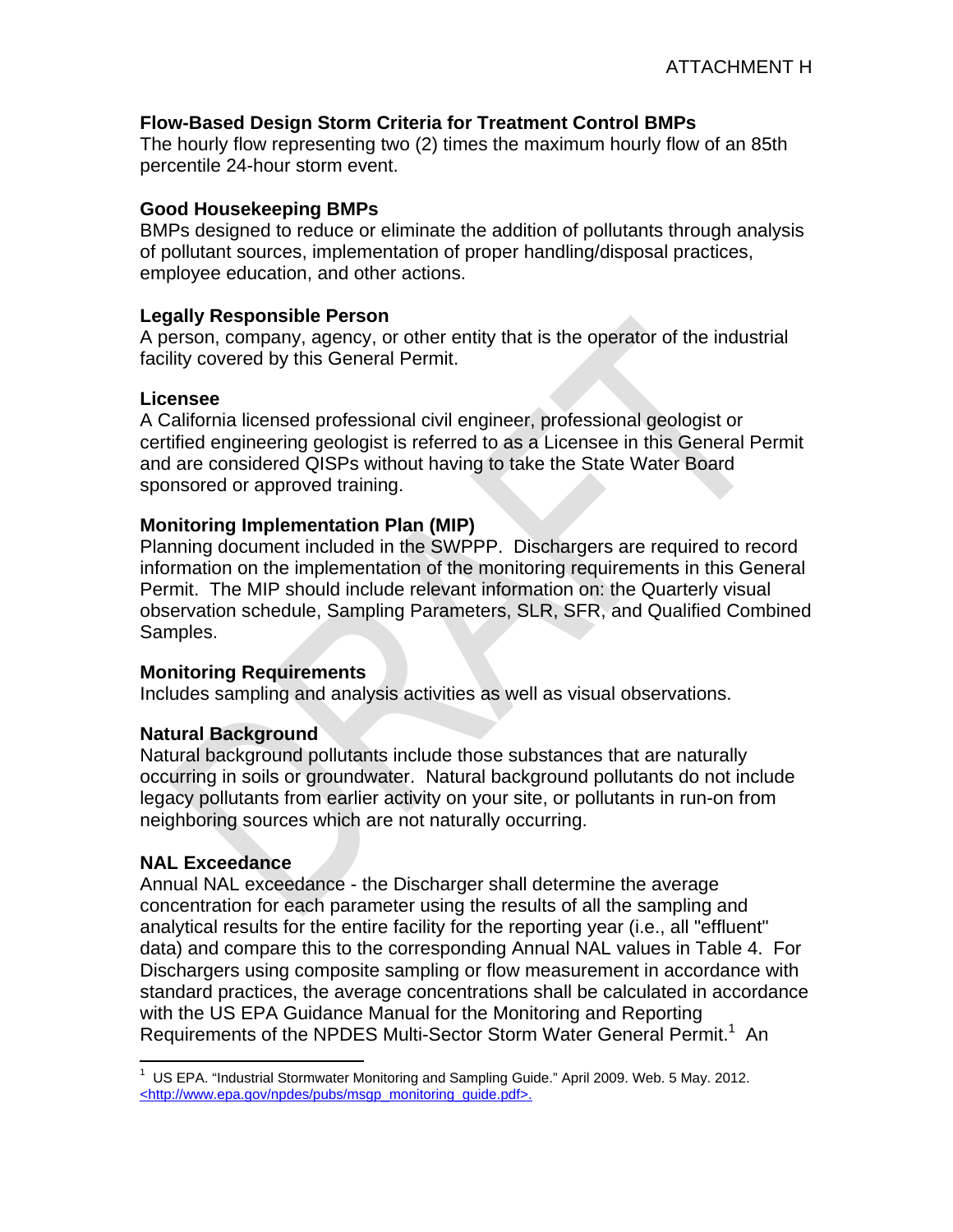annual NAL exceedance occurs when the average of all the analytical results for a parameter from samples taken within a reporting year exceeds an annual NAL value for that parameter listed in Table 4 (or is outside the NAL pH range);

Instantaneous maximum NAL exceedance - the Discharger shall compare all sampling and analytical results from each distinct sample (individual or composite) to the corresponding Instantaneous maximum NAL values in Table 4. An instantaneous maximum NAL exceedance occurs when two or more analytical results for TSS, O&G or pH from samples taken within a reporting year exceed the instantaneous NAL value (or is outside the NAL pH range).

## **Non-Storm Water Discharges**

Discharges that do not originate from precipitation events. Including, but not limited to, discharges of process water, air conditioner condensate, non-contact cooling water, vehicle wash water, sanitary wastes, concrete washout water, paint wash water, irrigation water, or pipe testing water.

## **Non-Visible Pollutants**

Pollutants associated with a specific site or activity that can have a negative impact on water quality, but cannot be seen though observation (ex: chlorine). Such pollutants being discharged are not authorized.

## **Numeric Action Level (NAL)**

Pollutant concentration levels used to evaluate if best management practices are effective and if additional measures are necessary to control pollutants. NALs are not effluent limits. The exceedance of an NAL is not a permit violation.

# **pH**

Unit universally used to express the intensity of the acid or alkaline condition of a water sample. The pH of natural waters tends to range between 6 and 9, with neutral being 7. Extremes of pH can have deleterious effects on aquatic systems.

## **Plastic Materials**

Plastic resin pellets, powders, flakes, additives, regrind, scrap, dust, and industrial process waste or recycling that has the potential to discharge or migrate and discharge off-site.

# **Qualified Industrial SWPPP Practitioner (QISP I, II, III)**

The individual assigned responsibility for preparing the SWPPP, performing the permit's monitoring requirements, and ensuring full compliance with the permit and implementation of all elements of the SWPPP. This includes the performance of the Annual Comprehensive Facility Compliance Evaluation (Annual Evaluation) and the elimination of all unauthorized discharges. The individual must take the appropriate state approved or sponsored training to be qualified (or be a Licensee). Dischargers shall ensure that the designated QISP is geographically located in an area where they will be able to adequately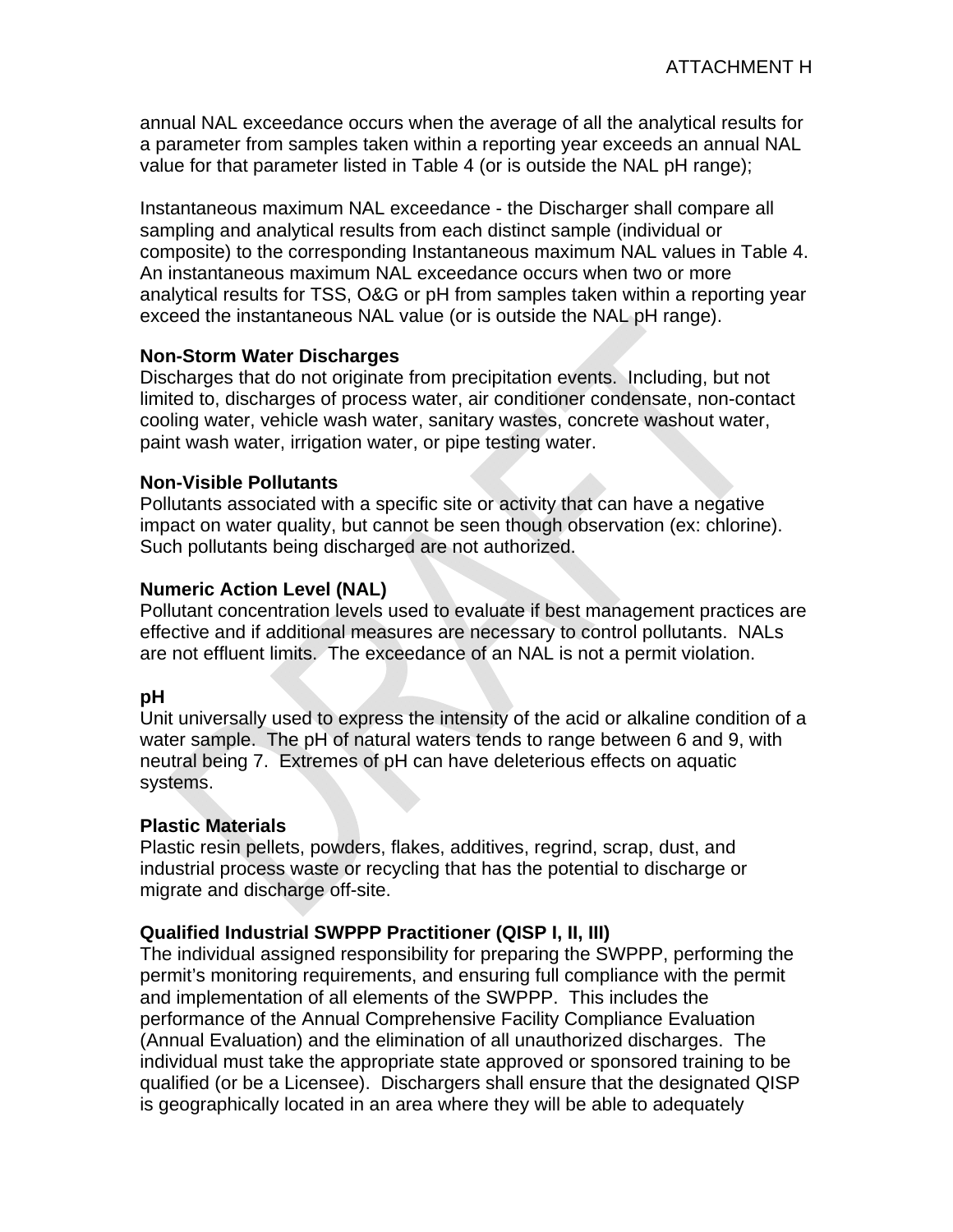perform the permit requirements at all of the facilities they represent. There are three types of QISPs as described below:

QISP I – Performs the basic permit functions, such as developing and implementing a Storm Water Pollution Prevention Plan (SWPPP), and can perform the monitoring requirements of this General Permit. A QISP I can represent either one facility or multiple facilities with substantially similar industrial activities. The QISP I training is designed for an individual with little or no environmental background or experience.

QISPII – Performs more advanced permit functions and duties, such as preparing the No Exposure Certification (NEC), the Sampling Frequency Reduction Request (SFR) and Sampling Location Reduction Request (SLR). A QISP II can represent multiple facilities with any type of industrial activity. The QISP II training is designed for an individual that has some environmental background and experience.

QISP III – Performs the most advanced permit functions and duties, such as preparing Level 2 ERA Technical Reports and Demonstration Technical Reports. A QISP III can represent multiple facilities with any type of industrial activity. The QISP III training is the most advanced training required by this General Permit and is designed for environmental professionals (some aspects of these technical reports require a California licensed professional engineer).

## **Qualifying Storm Event**

A discharge of storm water that occurs:

- 1. From a storm event that has produced a minimum of 1/10 inch of rainfall within the preceding 24 hour period as measured by an on-site rainfall measurement device, and
- 2. From a storm event that was preceded by 72 hours of dry weather. Dry weather shall be defined as 72 hours of combined rainfall of less than 1/10 inch as measured by an on-site rainfall measurement device.

## **Regional Water Board**

Includes the Executive Officer and appointed Regional Water Board staff.

## **Runoff Control BMPs**

Measures used to divert runon from offsite and runoff within the site.

## **Run-on**

Discharges that originate offsite and flow onto the property of a separate facility or property or, discharges that originate onsite from areas not related to industrial activities and flow onto areas on the property with industrial activity.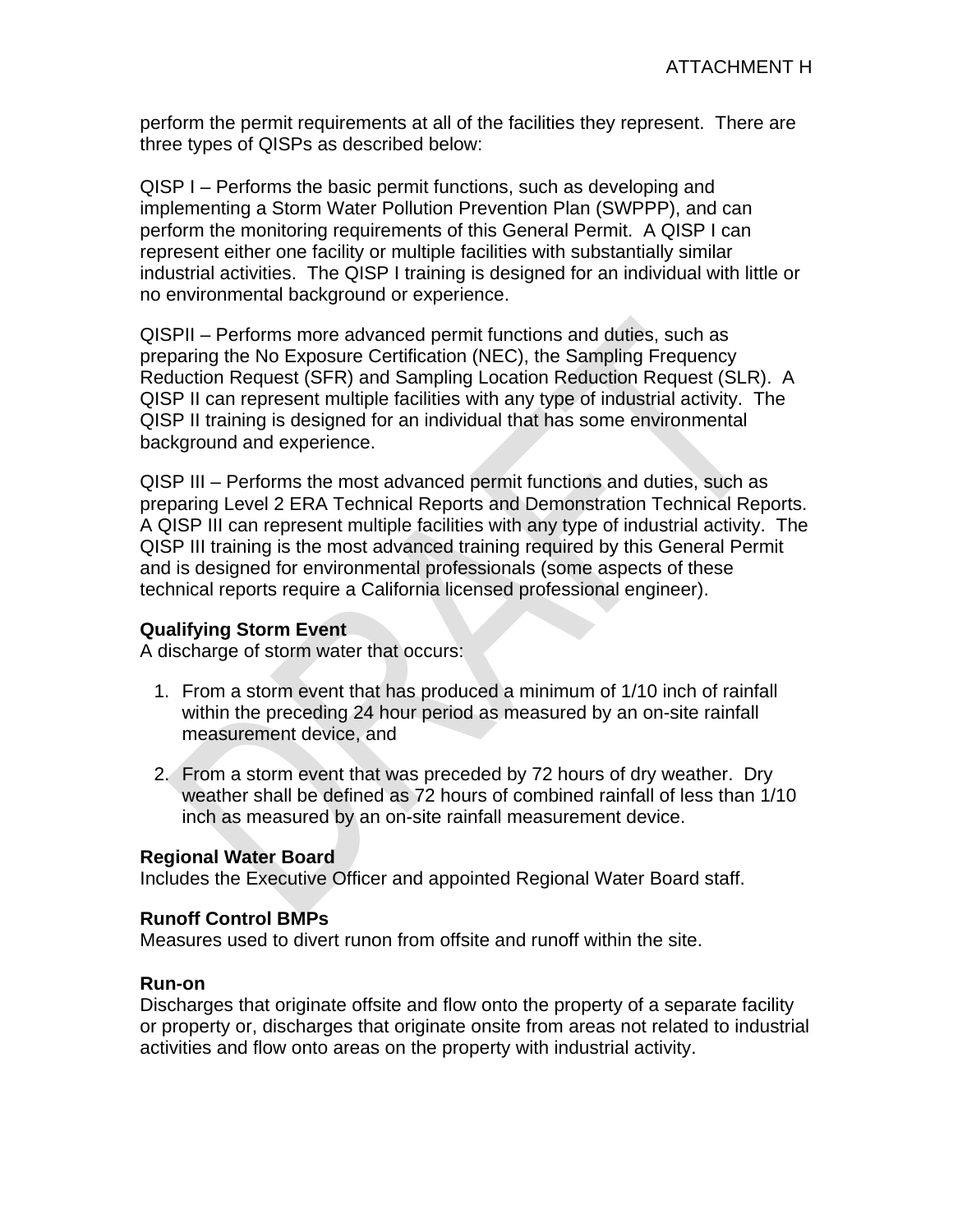## **Scheduled Facility Operating Hours**

The time periods when the facility is staffed to conduct any function related to industrial activity, but excluding time periods where only routine maintenance, emergency response, security, and/or janitorial services are performed.

## **Sediment**

Solid particulate matter, both mineral and organic, that is in suspension, is being transported, or has been moved from its origin by air, water, gravity, or ice and has come to rest on the earth's surface either above or below sea level.

## **Sedimentation**

Process of deposition of suspended matter carried by water, wastewater, or other liquids by gravity. Accomplished by reducing the velocity of the liquid below the point at which it can transport the suspended material.

## **Sediment Control BMPs**

Practices that trap soil particles after they have been eroded by rain, flowing water, or wind. Includes those practices that intercept and slow or detain the flow of storm water to allow sediment to settle and be trapped (e.g., silt fence, sediment basin, fiber rolls, etc.).

## **Sheet Flow**

Flow of water that occurs overland in areas where there are no defined channels and where the water spreads out over a large area at a uniform depth.

## **Significant Materials**

Includes, but is not limited to: raw materials; fuels; materials such as solvents, detergents, and plastic pellets; finished materials such as metallic products; raw materials used in food processing or production; hazardous substances designated under Section 101(14) of Comprehensive Environmental Response, Compensation, and Liability Act (CERLCA); any chemical the facility is required to report pursuant to Section 313 of Title III of Superfund Amendments and Reauthorization Act (SARA); fertilizers; pesticides; and waste products such as ashes, slag, and sludge that have the potential to be released with industrial storm water discharges.

# **Significant Spills**

Includes, but are not limited to, releases of oil or hazardous substances in excess of reportable quantities under Section 311 of the CWA, 33 U.S.C. § 1311 (see also 40 C.F.R. §§110.10 and 117.21), or Section 102 of the Comprehensive Environmental Response, Compensation and Liability Act of 1980, 42 U.S.C. § 9602 (see also 40 C.F.R. § 302.4).

# **Source**

Any facility or building, property, road, or area that causes or contributes to pollution.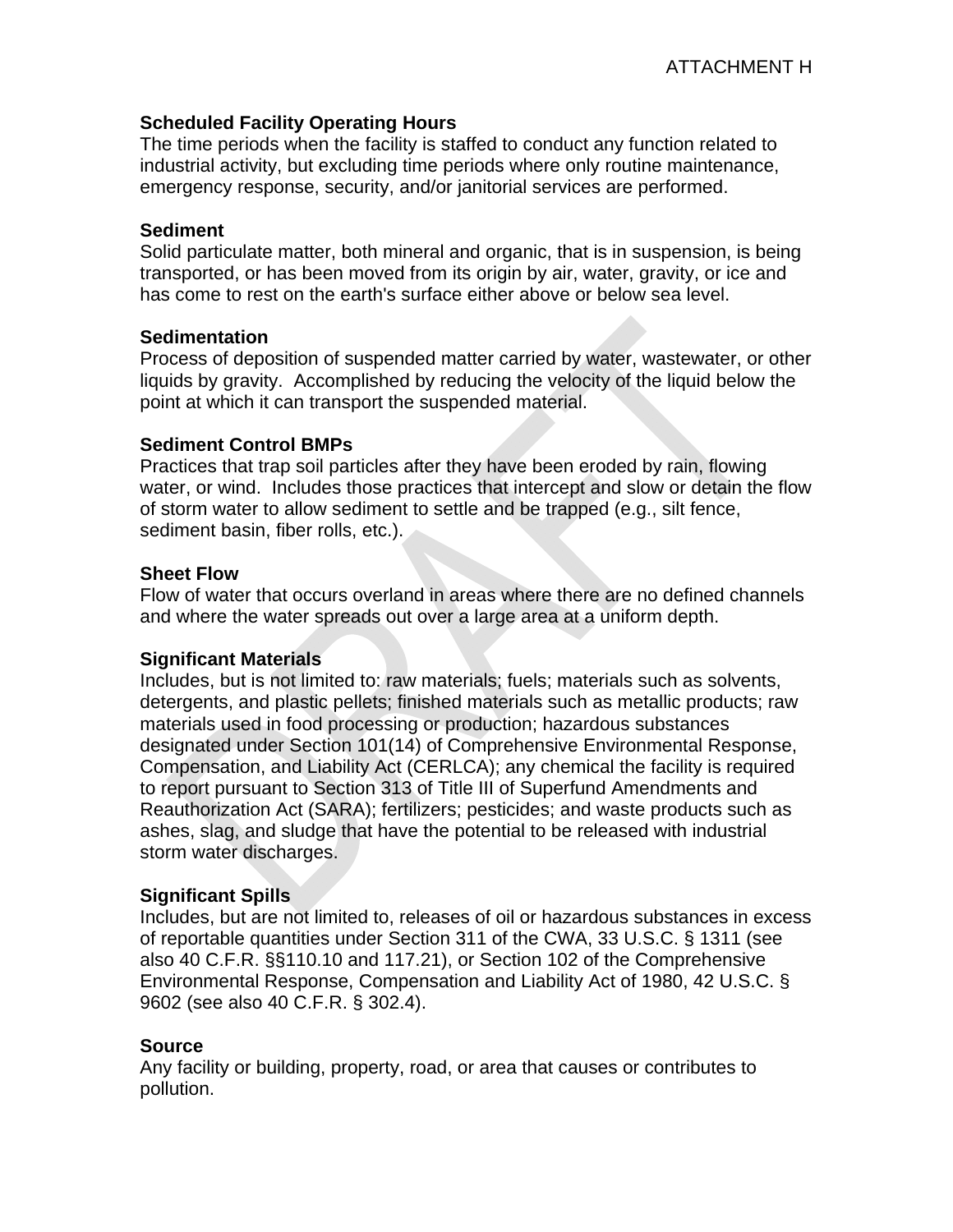## **Storm water**

Storm water runoff, snowmelt runoff, and storm water surface runoff and drainage.

## **Storm water discharge associated with industrial activity**

The discharge from any conveyance that is used for collecting and conveying industrial storm water and that is directly related to manufacturing, processing or raw materials storage areas at an industrial plant as identified in Attachment A of this General Permit. The term does not include discharges from facilities or activities excluded from the NPDES program under 40 C.F.R. section 122.

# **Structural Controls**

Any structural facility designed and constructed to mitigate the adverse impacts of storm water and urban runoff pollution.

# **Total Suspended Solids (TSS)**

The measure of the suspended solids in a water sample including inorganic substances such as soil particles, organic substances such as algae, aquatic plant/animal waste, and particles related to industrial/sewage waste, etc. The TSS test measures the concentration of suspended solids in water by measuring the dry weight of a solid material contained in a known volume of a sub-sample of a collected water sample. Results are reported in mg/L.

# **Toxicity**

The adverse response(s) of organisms to chemicals or physical agents ranging from mortality to physiological responses such as impaired reproduction or growth anomalies.

# **Turbidity**

The cloudiness of water quantified by the degree to which light traveling through a water column is scattered by the suspended organic and inorganic particles it contains. The turbidity test is reported in Nephelometric Turbidity Units (NTU) or Jackson Turbidity Units (JTU).

# **Volume-based Design Storm Criteria for Treatment Control BMPs**

The volume of runoff produced from an 85th percentile storm event. This is determined by either calculating (1) the volume of runoff produced by the 85th percentile storm event, determined as the maximized capture runoff volume for the facility, from the formula recommended in Urban Runoff Quality Management, WEF Manual of Practice No. 23/ ASCE Manual of Practice No. 87, page 175 Equation 5.2; (1998), or (2) the volume of annual runoff based on unit basin storage volume, to achieve 90% or more volume treatment by the method recommended in the latest edition of the California Stormwater Quality Association's (CASQA) Best Management Practices Handbook.